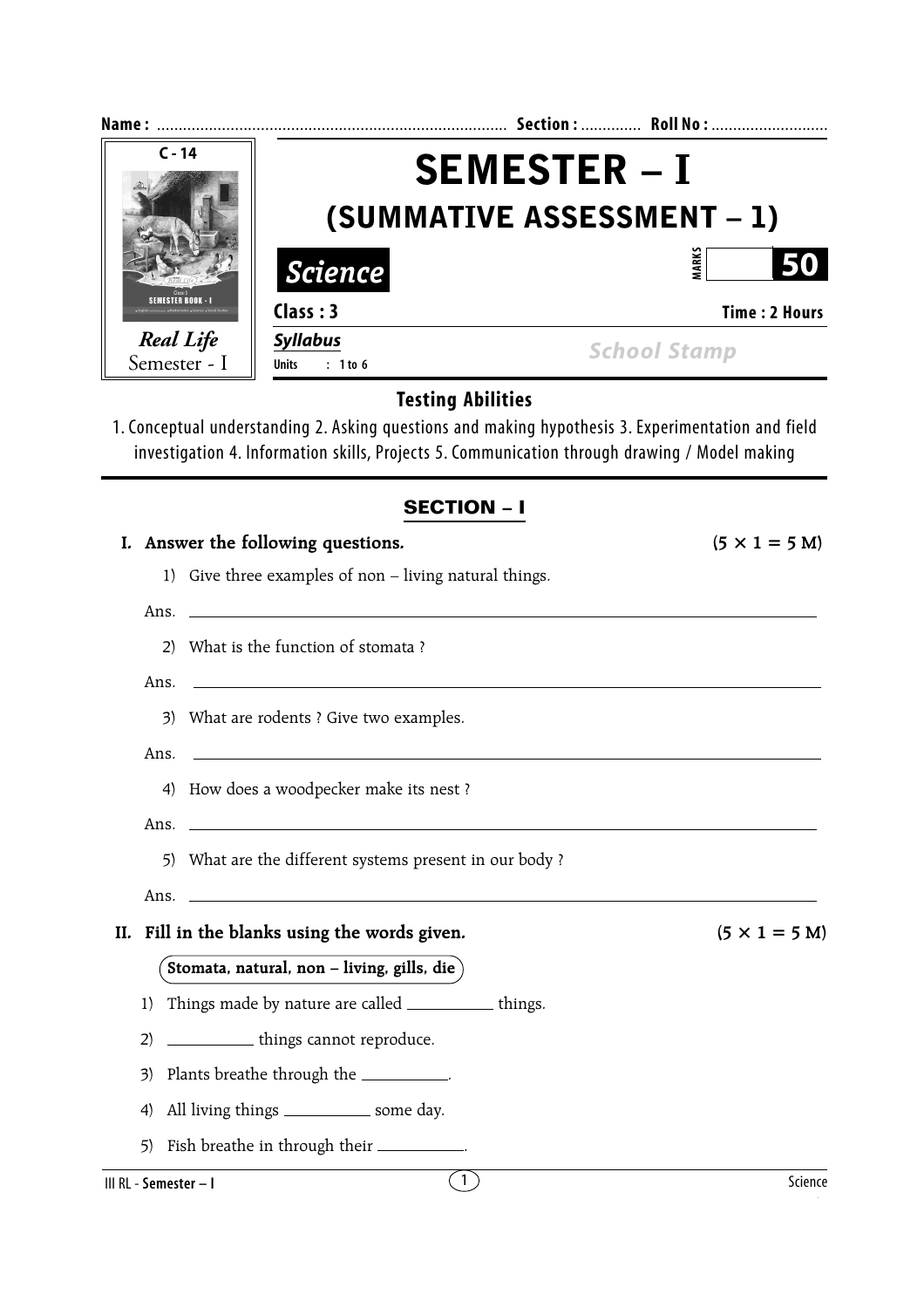#### **SECTION – II**

## **I. On the basis of food habits circle the animal that does not belong to the group.**

$$
(5 \times 1 = 5 \text{ M})
$$

|  | 1) Giraffe, zebra, rabbit, wolf        |  |
|--|----------------------------------------|--|
|  | 2) Lion, leech, tiger, wolf            |  |
|  | 3) Leech, mosquito, vulture, butterfly |  |
|  | 4) Cow, buffalo, horse, dog            |  |
|  | 5) Frog, lizard, butterfly, snake      |  |

#### **II. Choose the correct answer and write the letter of the correct answer in the boxes.**

|                       |                                         |                                                      | $(5 \times 1 = 5 M)$ |
|-----------------------|-----------------------------------------|------------------------------------------------------|----------------------|
| 1)                    | Human beings breathe with their         |                                                      |                      |
|                       | A) lungs                                | B) gills                                             | C) stomata           |
| 2)                    | Plants take in this gas during day time |                                                      |                      |
|                       | A) oxygen                               | B) carbon dioxide<br>C) both                         |                      |
| 3)                    | Animal that eats soil on its way        |                                                      |                      |
|                       | A) frog                                 | B) earthworm<br>$C)$ dog                             |                      |
| 4)                    |                                         |                                                      |                      |
|                       | A) heart                                | B) kidneys                                           | C) brain             |
|                       |                                         | 5) The bird which does not bother to build a nest is |                      |
|                       | A) crow                                 | B) cuckoo                                            | C) vulture           |
|                       |                                         | <b>SECTION - III</b>                                 |                      |
| I.                    | Match the following.                    |                                                      | $(5 \times 1 = 5 M)$ |
| 1)                    | Vulture bird                            | hollow of a tree                                     |                      |
| 2)                    | Cuckoo                                  | use stones                                           |                      |
| 3)                    | Owl                                     | top of a tree                                        |                      |
| 4)                    | Weaver bird                             | does not build a nest                                |                      |
| 5)                    | Penguins                                | hangs from a tree                                    |                      |
| III RL - Semester - I |                                         | $\mathbf{2}$ )                                       | Science              |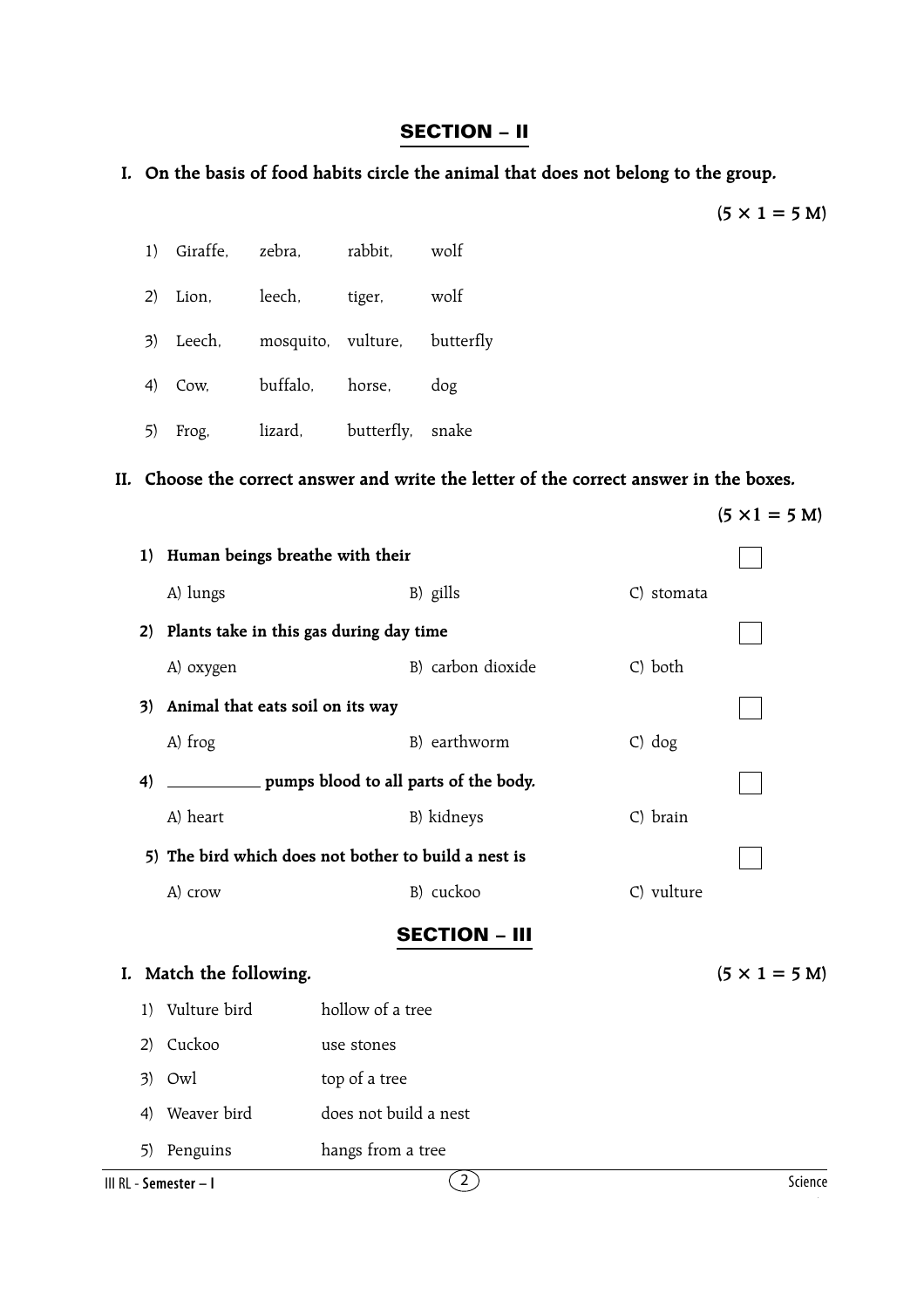

**II.** Give two examples for each of the following.  $(5 \times 1 = 5 \text{ M})$